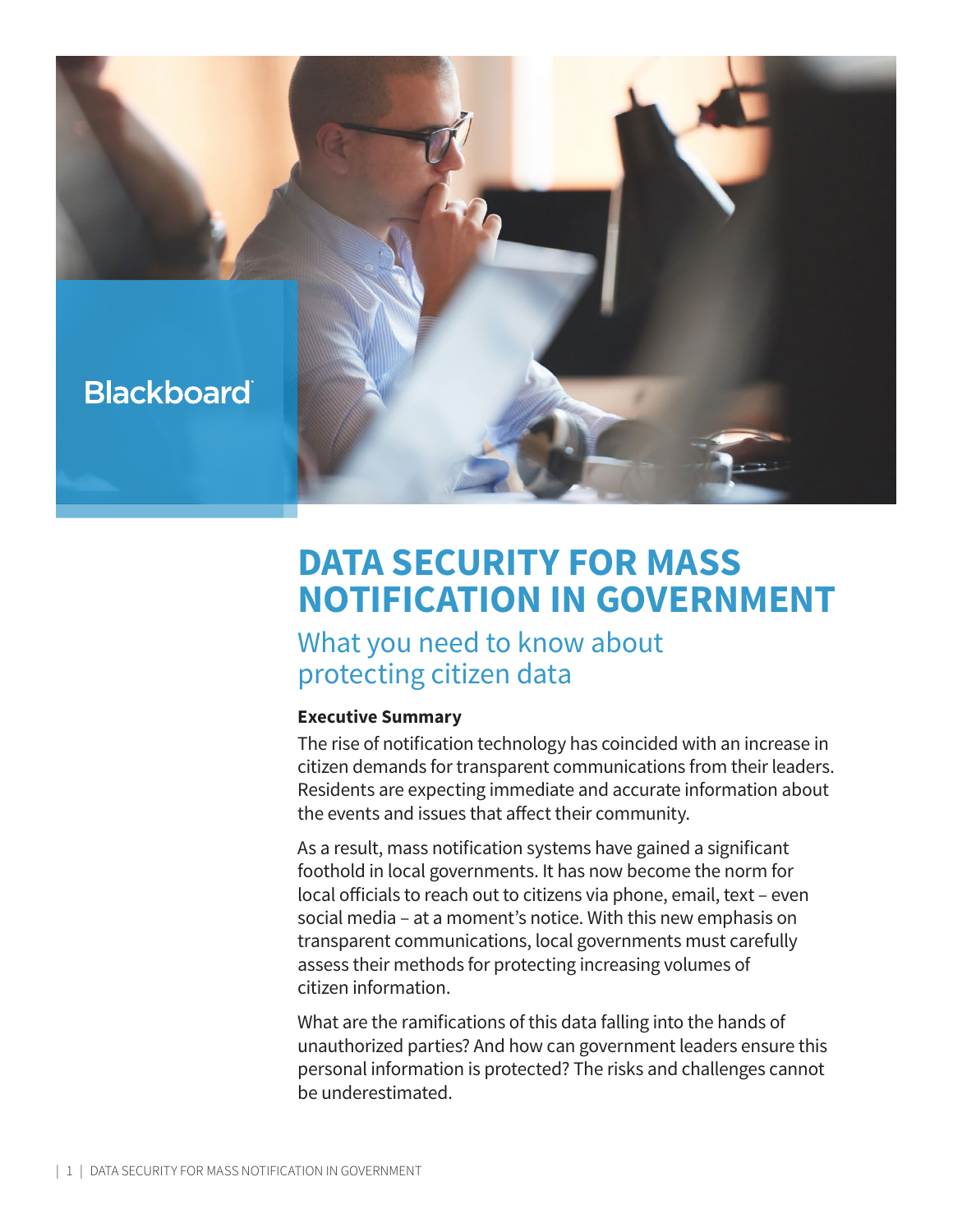Several factors affect the ability of a mass notification system to protect citizen contact data and deserve careful consideration when reviewing your security measures. These include physical data sites, data transmission, application security, backup policies, audits, and personnel. By asking the right questions and listening carefully to the answers, municipalities can determine which mass notification system offers the highest level of personal data protection. With years of proven performance in the mass notification industry, Blackboard understands how to meet and exceed security requirements. The Blackboard Connect™ for Government platform is helping local, state, and federal agencies across the country balance mass notification with secure communications.

> *"Unfortunately, data breaches are not rare events. According to the Privacy Rights Clearinghouse, more than 500 million "records" of all types have been breached in the U.S. since January 2005."*

## WHY SECURING PERSONAL CONTACT INFORMATION IS IMPORTANT

The adoption of mass notification systems to keep the public informed has been on the rise and these systems are now used by more than half of all municipalities, according to a May 2010 study by Galain Solutions. These systems are driven by gigabytes of personal contact information including names, phone numbers, and email addresses. Governments must be vigilant stewards of this data.

Mass notification systems are built upon a foundation of trust between government and its citizens -- trust that the information sent

will be accurate and timely and trust that the contact information will not be shared with unauthorized parties. Preserving this trust is paramount to the ongoing effectiveness of these systems.

Unfortunately, data breaches – in both the private and public sectors – are not rare events. According to the Privacy Rights Clearinghouse (www.privacyrights.org/data-breach), as of November 30, 2010, more than 500 million "records" of all types have been breached in the U.S. since January 2005.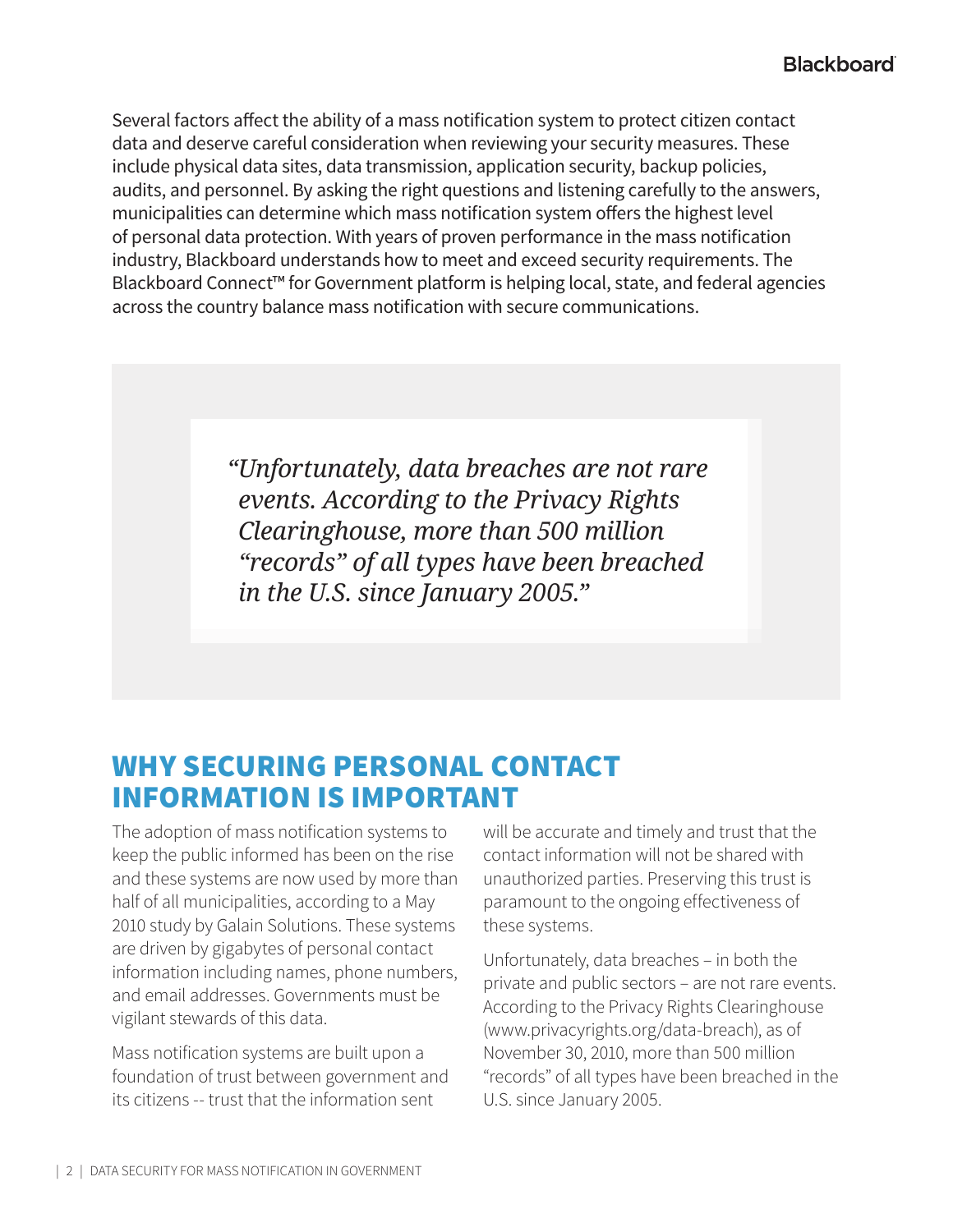In addition to loss in confidence and trust, a data breach can be costly to a municipality. According to a PGP-sponsored 2009 Ponemon Institute survey, the average cost of a data breach increased last year to \$204 per compromised record. These costs include those associated with detection, escalation, notification, and response. The average total cost of a data breach rose from \$6.65 million in 2008 to \$6.75 million in 2009, with a cost range per breach of approximately \$750,000 up to nearly \$31 million. Based on these statistics, it is possible that for a town of 50,000 citizens where half are affected, the breach could cost the town several million dollars to counter the incident.

Breaches of personally identifiable information (PII) can have far reaching effects for individuals, including identity theft, financial loss, and personal hardship. While any one piece of mass notification data—a name, a phone number, or an email address—may not alone expose an individual to significant risk, someone may cause injury with such information. Savvy criminals have a variety of means by which to compile additional personal data. When multiple pieces of data are used in concert, this information can lend credibility to someone seeking to gain information for identity theft

purposes. Telephone scams initiated by knowledgeable callers are more successful in getting targets to share personal information. The same is true of email scams.

According to M86 Security Labs, the global volume of spam is approximately 200 billion messages per day. The 2009 Symantec Global Internet Security Threat Report finds that 15 percent of all spam messages contain money making scams, including "phishing" attacks that attempt to convince recipients to provide passwords or bank account details. Emails that include personal information are more likely to be opened and trusted.

Organizations such as the International Organization for Standardization (ISO) and National Institute of Standards and Technology (NIST) and a range of regulations including PCI DSS (Payment Card Industry Data Security Standard), FISMA (Federal Information Security Management Act), and HIPAA (Health Insurance Portability and Accountability Act) encompass PII protection mandates. While actual laws vary from state to state, by leveraging a set of industrystandard best practices for technology and processes set forth by these organizations and regulations, municipalities can take significant steps to protect individuals' data and preserve public confidence in mass notification programs.



- **Fraud, Phishing 15%**
- $\sqrt{ }$  Adult 2%
- Adult 2% Financial 15% Financial 15%
- $\mathbb{Z}$  Health 15%
- Internet 29% Z Internet 29%
- Z Leisure 7%
- $\mathbb{Z}$  Products 17%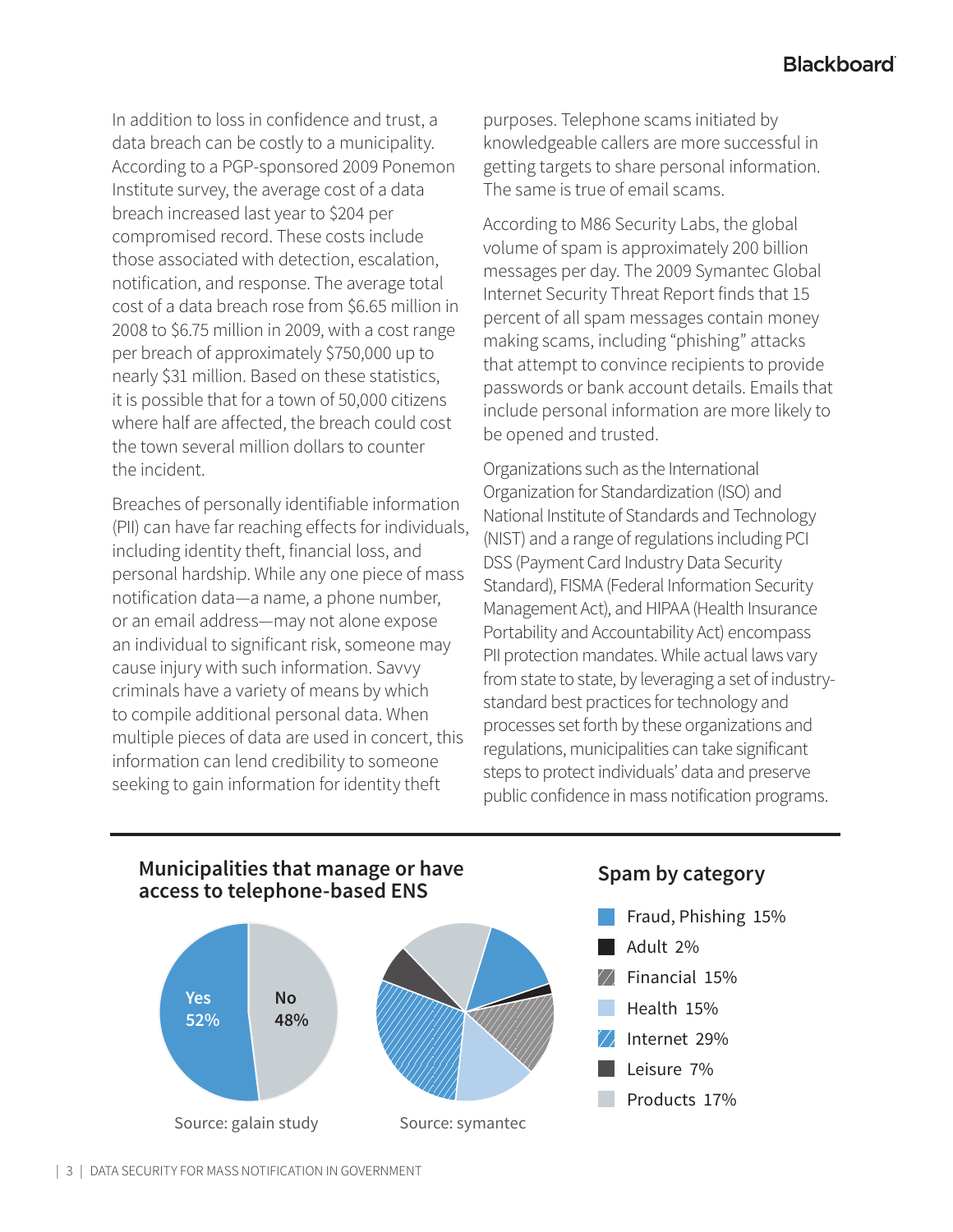

## SIX ELEMENTS OF A SECURE MASS NOTIFICATION SYSTEM

Several physical, technological, and procedural factors affect the security of a mass notification system and deserve careful consideration when reviewing an organization's security posture. Government agencies should ask potential mass notification service vendors the following six questions:

#### **1. What measures do you implement to support physical data security?**

A comprehensive approach to data security should include:

- Redundant physical data locations geographically dispersed across multiple power grids and time zones.
- Data facilities equipped with redundant power feeds and data connectivity.
- Data facilities that are fireproof, flood proof, and have level 4 rating earthquake protection.
- Data centers with 24/7/365 manned monitoring by experienced security personnel.
- Controlled data access limited to specific authorized personnel with valid identification, handprint identification, and key cards to enter the facility.
- Databases that are segregated into isolated Virtual Local Area Networks (VLANs) with stringent access control lists (ACLs) to protect data entering and exiting the network.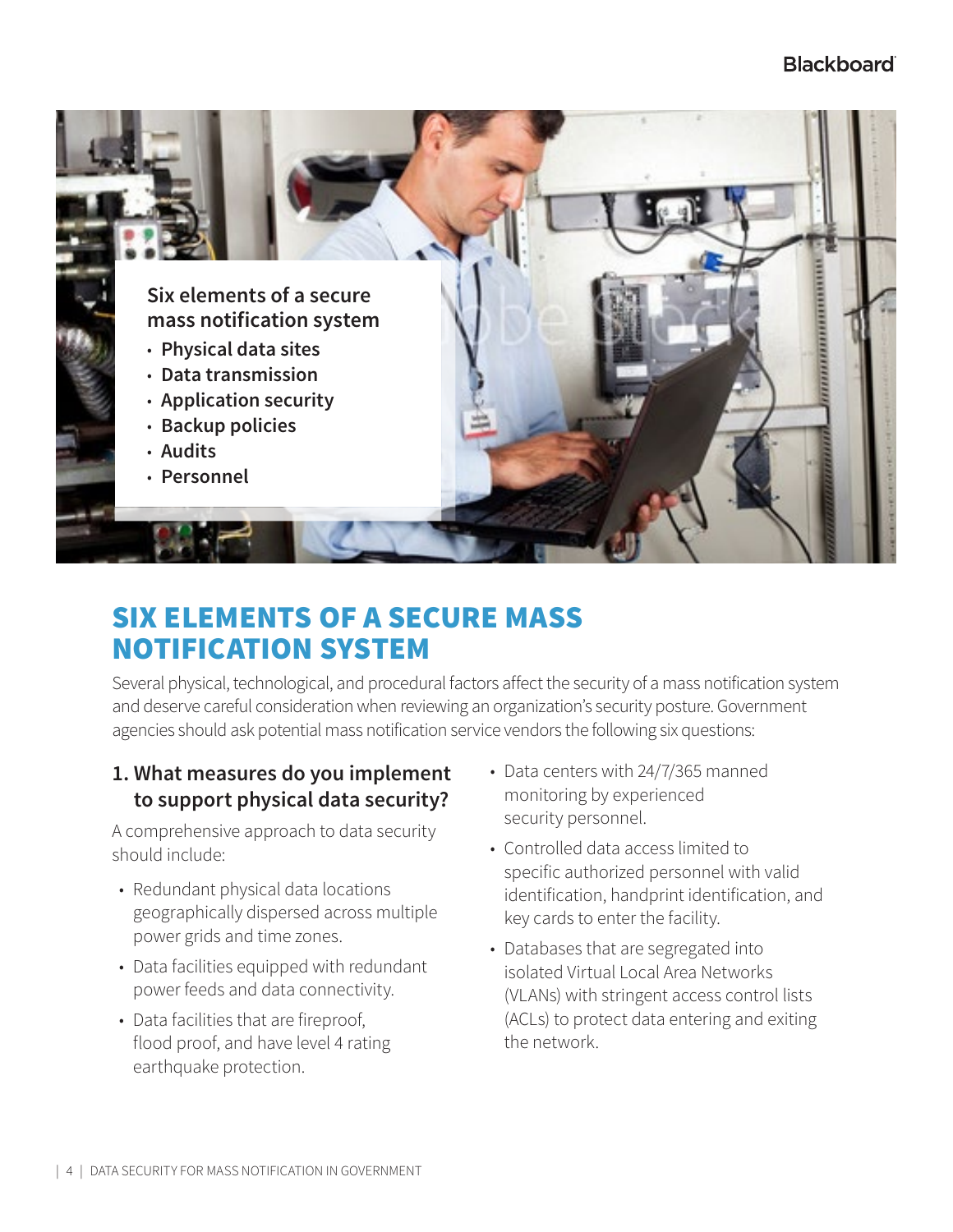#### **Blackboard**



#### **2. How do you secure transmissions for all data transferred to and from clients' sites?**

Secure transmissions should utilize industrystandard protocols and tools including:

- **HTTPS/SSL/SFTP**. All data transmitted to and from a client administration website should offer secure transmissions that use 128-bit Secure Socket Layer (SSL) encryption or better. All data transfer should be performed using either SSL or SSH File Transfer Protocol (SFTP) at the client's preference.
- **Firewalls.** All database servers should be behind a firewall, inaccessible from the outside, and secured on a separate VLAN with non-routable IP addresses to the Internet. All firewalls should be monitored 24/7/365 by experienced security personnel using the latest industry standard tools.
- **Web Application Firewalls.** In addition to standard firewalls, web application firewalls add another line of defense, filtering all requests, and inspecting all traffic for malicious content (e.g., SQL injections; crosssite scripting).
- **Intrusion Prevention Systems (IPS)**. A layered approach to data security also includes IPS hardware, which monitors

and detects malicious activity and attacks, preventing unauthorized access to data servers.

- **Controlled Access.** Employee access should managed with stringent access control lists and require domain-level authentication for access.
- **DMZs.** As further protection, web servers should reside in a perimeter security network called a demilitarized zone (DMZ) that separates the internal network from the outside world.

#### **3. How do you ensure application access remains secure?**

Password and verification security should include robust password requirements like alpha-numeric passwords that must be changed frequently and the addition of a security profile that includes questions that must be answered in order to reset the password.

#### **4. What are your backup policies?**

To ensure data recovery, data backups should be conducted on both an incremental and weekly basis. All data should be encrypted, backed up nightly, and removed to an off-site location. Client data should only be duplicated for the creation of authorized back-up copies.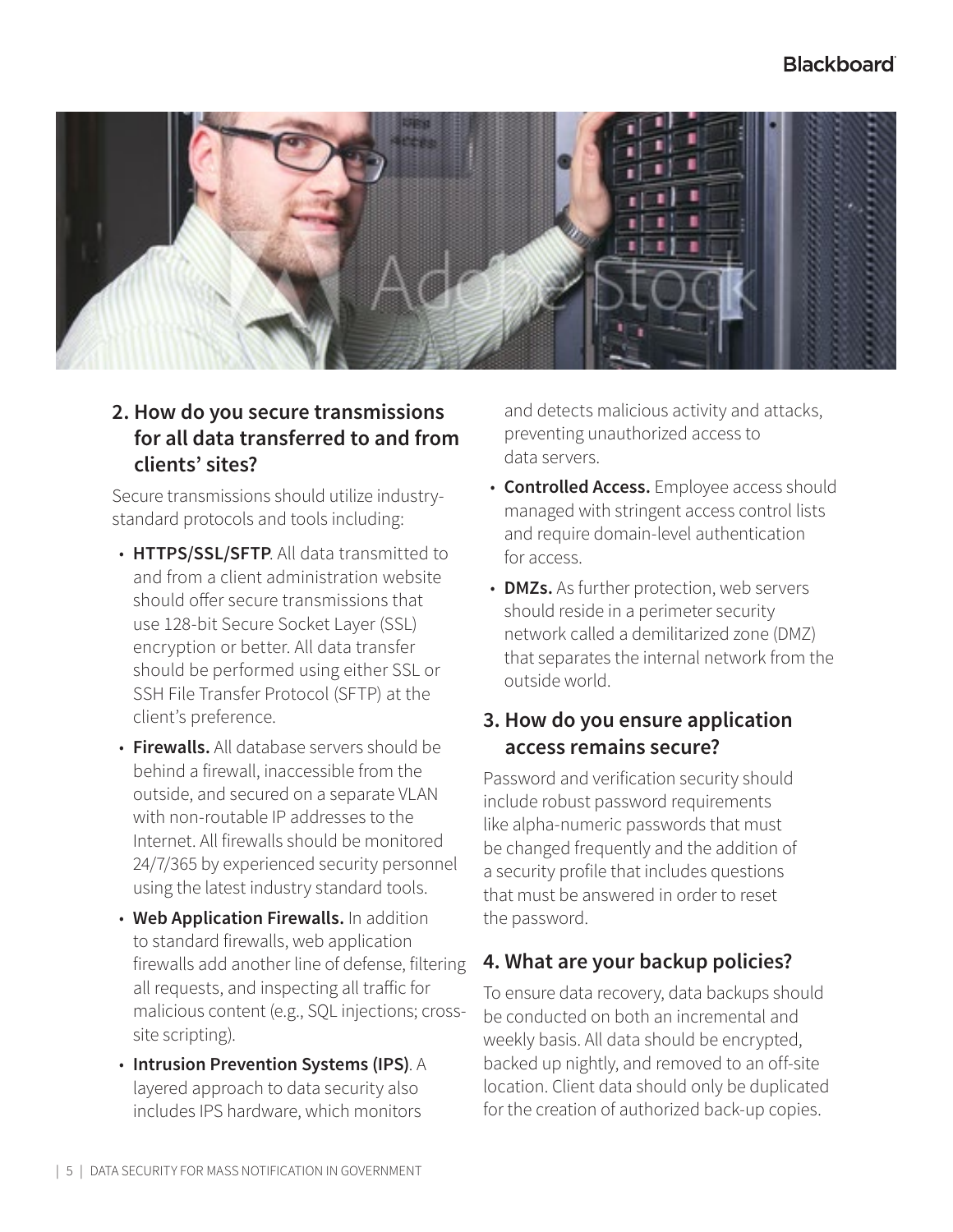#### **5. What risk assessment tools and processes do you have in place?**

Organizational security controls should incorporate all aspects of internal and external risk assessment, including:

- Internal audits conducted at minimum on a bi-annual basis to ensure security measures are maintained across the organization.
- Annual third-party audits and scoring by an accredited organization to rate the mass notification system provider against widely accepted security best practices and standards.
- System logging, monitoring, and reporting practices and tools to identify potential security threats and immediately notify personnel in the event of any suspicious activity.
- A combination of vulnerability scanners, security baseline analyzers, and robust application scanners to identify potential network vulnerabilities.
- Monitoring industry-issued security advisories and bulletins on a daily basis to keep apprised of the latest threats.
- Frequent reviews of operations and business practices to maintain compliance with corporate policies and procedures governing the security and confidentiality of information.
- Professional staff trained and certified in data security best practices.

#### **6. What types of qualifications and certifications do your security personnel hold?**

Security is not just a hardware or software issue. Personnel must be screened to ensure they have the qualifications and credentials necessary to maintain security best practices, for example:

- All employees should undergo and clear a rigorous comprehensive preemployment background and reference check conducted by third-party independent professionals.
- Upon hire, all employees must sign a Confidentiality Agreement, a Code of Business Conduct Policy, and other policies which govern the use of electronic communications and technology resources.
- During the orientation process and throughout the employment period, each employee should receive education on the latest security, confidentiality, and privacy protocols and processes.
- Security personnel should be required to seek and maintain widely-respected industry certifications such as the NSA-IEM certification (National Security Agency-Infrastructure Evaluation Methodology), and the CISSP accreditation (Certified Information Systems Security Professional), which is overseen by the International Information Systems Security Certification Consortium or (ISC).

How a mass notification vendor answers these questions will provide government leaders with the information they need to determine if their citizens' personal contact data is protected or exposed.

## HOW BLACKBOARD CONNECT MEASURES UP

The Blackboard Connect mass notification platform delivers robust and effective alert capabilities while protecting client data around the clock. Blackboard's comprehensive approach to security has been validated by recognized third-party assessors.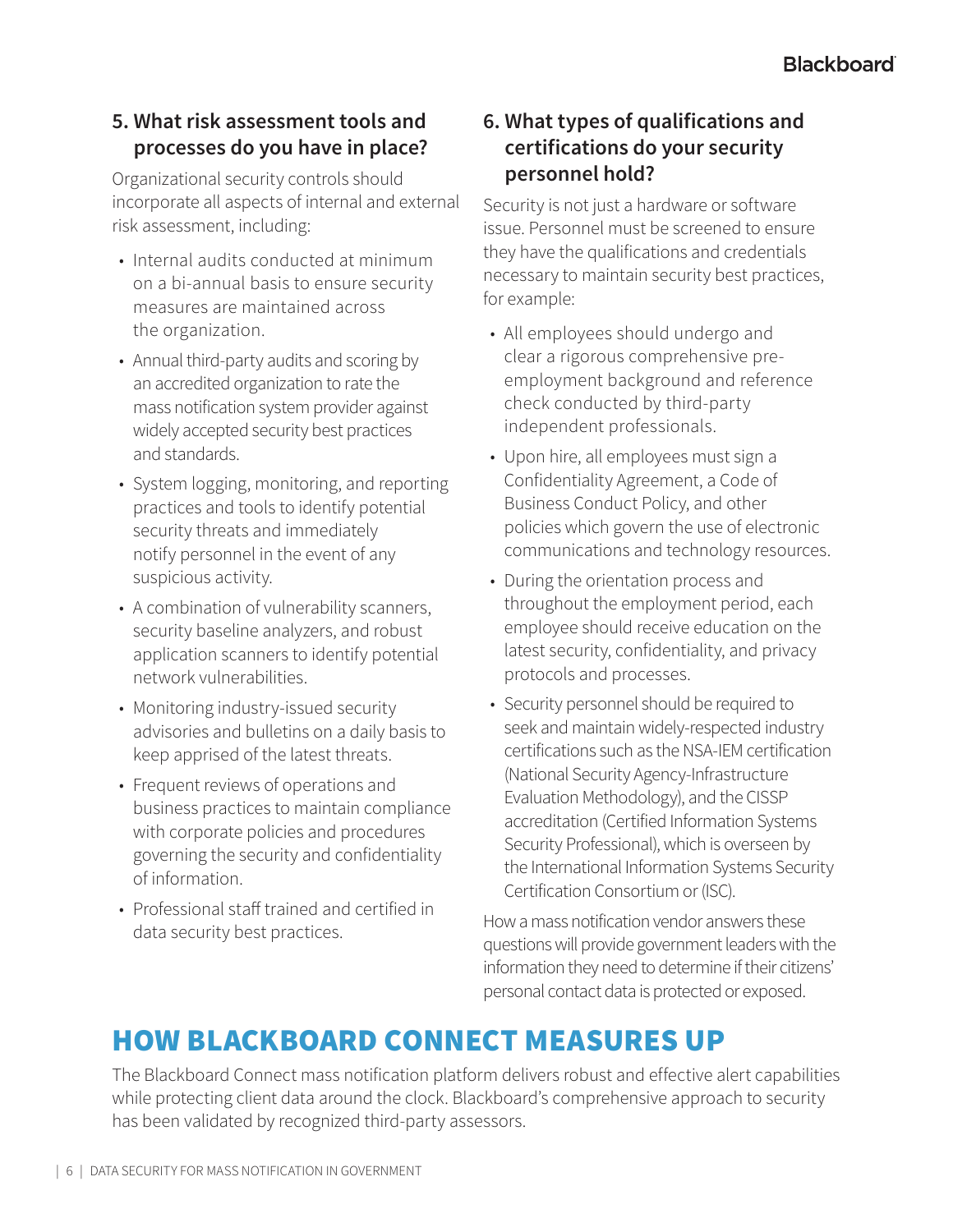## **Foundstone Certification and AAA Rating**

For the fourth year in a row, the Blackboard Connect platform has been awarded a AAA security certification from Foundstone Professional Services, a division of McAfee, Inc. Foundstone issued its AAA rating for the Blackboard Connect platform after thoroughly testing the system's external and internal network connections, as well as its web applications, for best practices among Software-as-a-Service (SaaS) providers. Foundstone is the industry leader in network security consulting, serving a large segment of the Fortune 500 and many U.S.

government agencies. Blackboard is the only mass notification service provider to hold Foundstone certification and the AAA rating.

#### **U.S. Department of Commerce Certification**

The Blackboard Connect solution is certified with the U.S. Department of Commerce's Safe Harbor program, which ensures compliance by U.S. firms with the European Union (EU) directive on privacy and the use of personal data. EU standards for digital communications are among the most stringent in the world and the recently announced EU Digital Agenda continues member nations' active focus on privacy and data protection.

| <b>GRADE</b>   | <b>SECURITY</b>         | <b>CRITERIA DESCRIPTION</b>                                                                                                                                                                                                                                                                                                                                                        |
|----------------|-------------------------|------------------------------------------------------------------------------------------------------------------------------------------------------------------------------------------------------------------------------------------------------------------------------------------------------------------------------------------------------------------------------------|
| $\overline{A}$ | <b>Highly</b><br>Secure | Attention to security exists and policy is implemented effectively and<br>consistently. No high risk vulnerabilities were identified and there is<br>clear recognition of asset criticality and threat likelihood in the defense<br>measures taken.                                                                                                                                |
| <sub>B</sub>   | Moderately<br>Secure    | Attention to security exists, but there are issues with the completeness<br>of the organization's security policy or the organization's ability to<br>execute its security objectives consistently for lower priority assets.<br>This is reflected in a small number of vulnerabilities being identified,<br>with no high risk issues associated with critically important assets. |
| $\mathcal{C}$  | Marginally<br>Secure    | Attention to security exists, but there are issues with the completeness<br>of the organization's security policy or the organization's ability<br>to execute its security objectives consistently for all assets. This is<br>reflected in a small number of high risk vulnerabilities being identified<br>that could be exploited to compromise critically important assets.      |
| $\bigcap$      | Unsecure                | Attention to security requires improvement. Significant gaps in security<br>policy exist and/or execution issues prevent the organization from<br>securing its critical assets from attack. A large number of high risk<br>vulnerabilities associated with critically important assets were identified.                                                                            |

## **FOUNDSTONE SECURITY CERTIFICATION CRITERIA**

For the fourth year in a row, Blackboard received 'Highly Secure' ratings in all three categories: Web Application Testing, External Penetration Testing, and Internal Penetration Testing.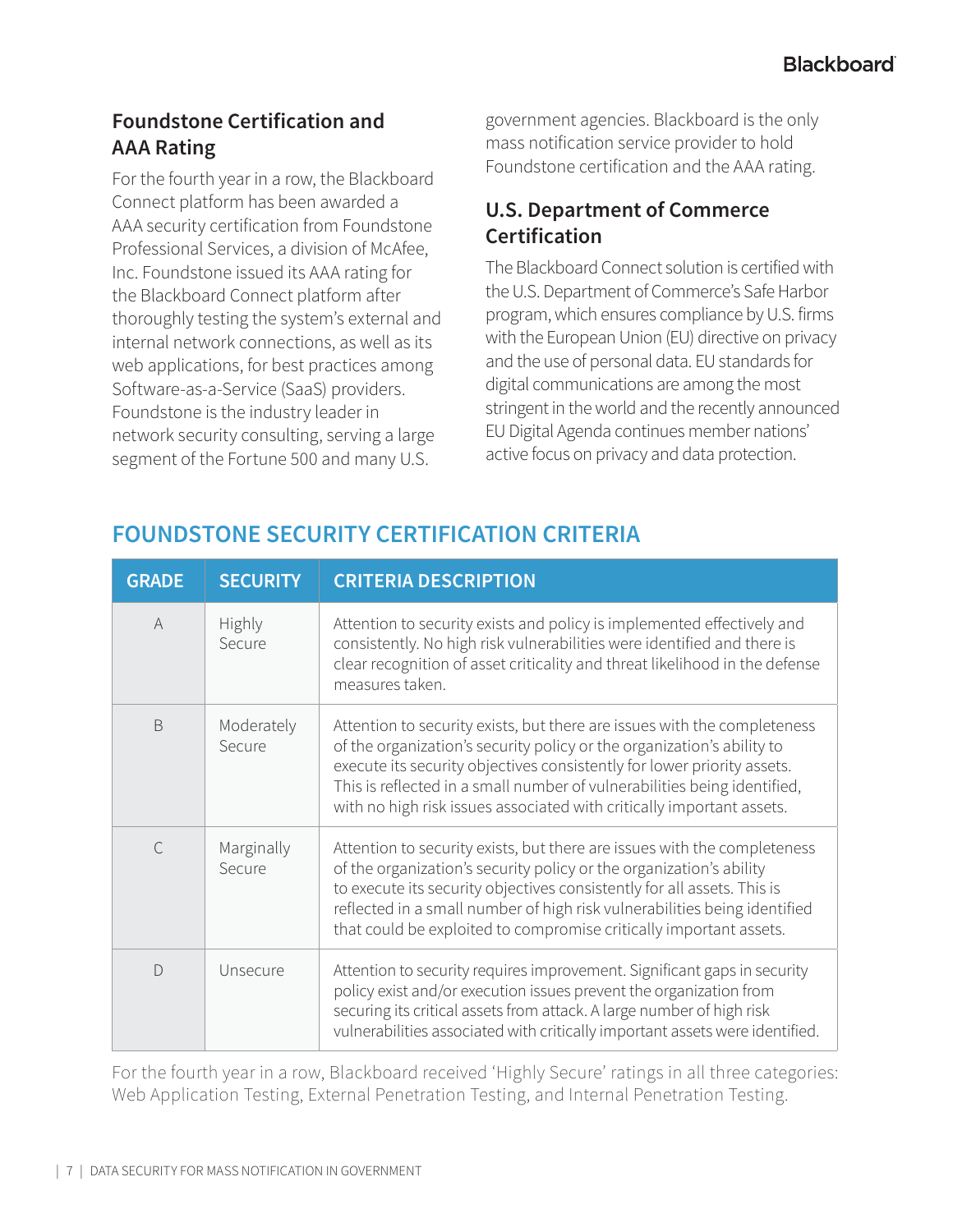#### **Blackboard**



## BLACKBOARD CONNECT FOR GOVERNMENT

The Blackboard Connect solution allows state and local government officials to provide millions nationwide with time-sensitive information – via voice, text, email, Facebook, Twitter, and more – while keeping contact information secure. The Blackboard Connect solution makes security a top priority through a proactive, robust security program that constantly researches and implements the latest security best practices to protect personally identifiable information. Current comprehensive, industry-standard security features and practices include:

- A security posture driven by ISO and NIST standards for business continuity planning; system access control; system development and maintenance; physical and environmental security compliance; human resources security and personal security; and computer network management
- Fully-certified Security Managers (NSA-IEM, CISSP, Watchfire- and Qualyscertified engineers)
- Background checks on all employees conducted by third-party professionals and ongoing personnel training
- State-of-the-art software and hardware to protect all data involved in any transaction
- Industry-leading password and verification procedures, including new password requirements, security questions, lockout based upon multiple attempts, and password expiration
- Secure transmissions with 128-bit SSL encryption or better, with all data transfers performed using the highest security protocol possible
- Fully-redundant, state-of-the-art facilities that require photo identification, thumb-print recognition, and keyed access and are manned 24/7 with experienced security personnel
- Firewalls, intrusion prevention systems, and demilitarized zones for every database server that separate the internal network from the outside world
- Regular internal and external audits
- Adherence to the strictest possible privacy policies and protocols to ensure data protection

Moreover, Blackboard will never sell, trade, lease, or loan any data about its customers to any third-party.